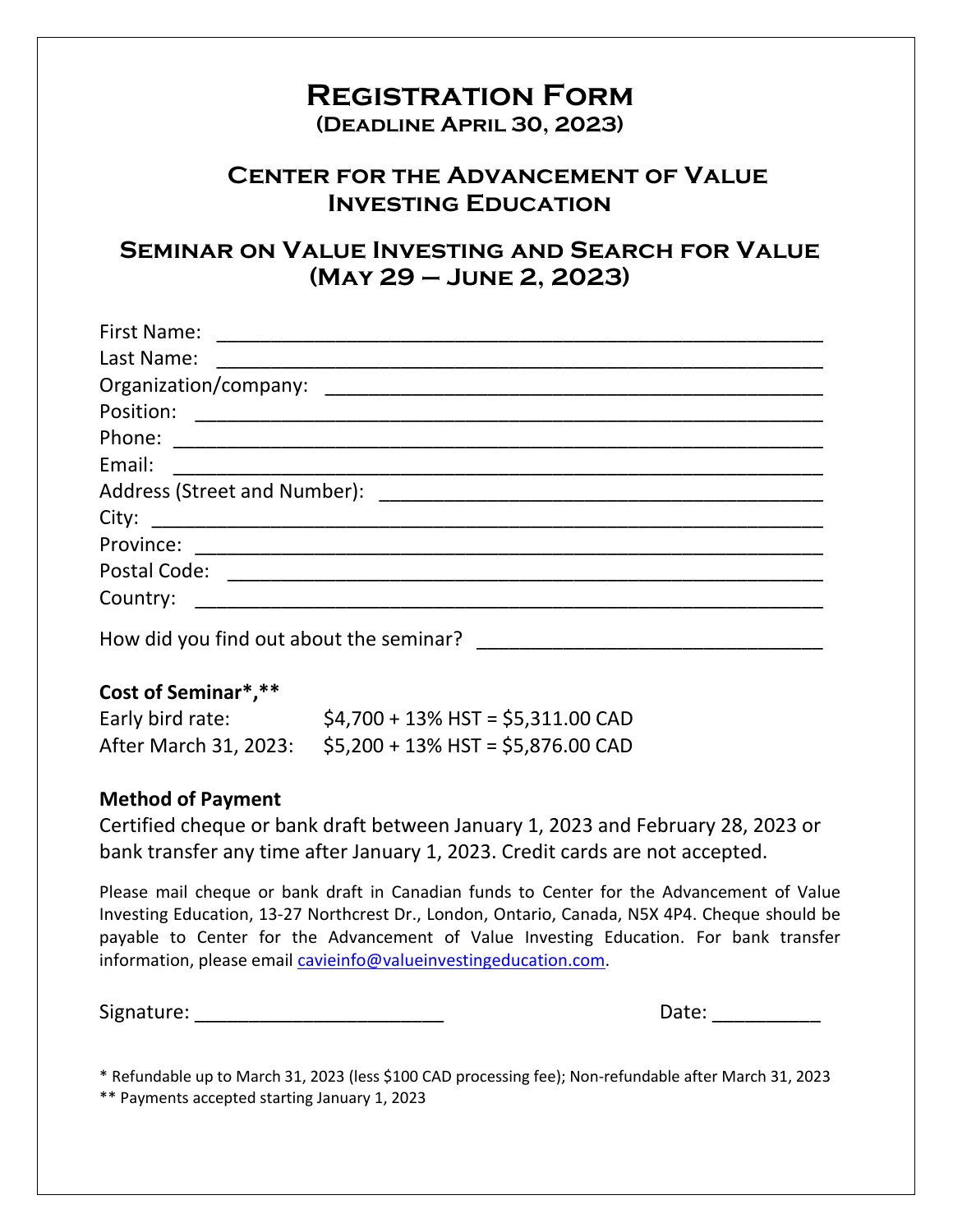# **Seminar & Registration Related Information**

## **Cost of Seminar**

- $\triangleright$  The cost per student:
	- Early bird rate (Jan 1-Mar 31, 2023): \$5,311.00 CAD
	- April 1- April 30, 2023: \$5,876.00 CAD
- $\triangleright$  For groups of over 15 participants, the cost per student depends on the number of students
- ➢ Students are responsible for books, meals, accommodation and transportation
- $\triangleright$  The full seminar fee must be paid at the time of registration
- ➢ The fee is refundable (less \$100 processing fee) up to March 31, 2023
- $\triangleright$  The fee is not refundable after March 31, 2023

## **Recommended Reading Materials\***

- ➢ Benjamin Graham, The Intelligent Investor, Revised Edition, Harper Collins, New York, 2003.
- ➢ George Athanassakos, [Value Investing: From Theory to Practice](https://valueinvestingeducation.com/index.php/value-investing-from-theory-to-practice-a-guide-to-the-value-investing-process/)  A Guide [to the Value Investing Prossess,](https://valueinvestingeducation.com/index.php/value-investing-from-theory-to-practice-a-guide-to-the-value-investing-process/) Center for the Advancement of Value Investing Education, London, Ontario, 2022.
- ➢ Course Package

## **Seminar Schedule**

- $\triangleright$  DAY-1 8:30am-9:00am Registration 9:00am-5:00pm (Lecture)
- $\triangleright$  DAY-2, DAY-3 & DAY-4
	- 9:00am-5:00pm (Lecture/Break-out Groups)
- $\triangleright$  DAY-5
	- 9:00am-5:00pm (Lecture/Break-out Groups)
	- 5:15pm-7:30pm Guest Value Investor Presentation & Reception

\* The books should be bought prior to the start of the seminar and students should read in advance the assigned chapters, as included in the course outline which will be emailed to seminar participants along with a course package in late April.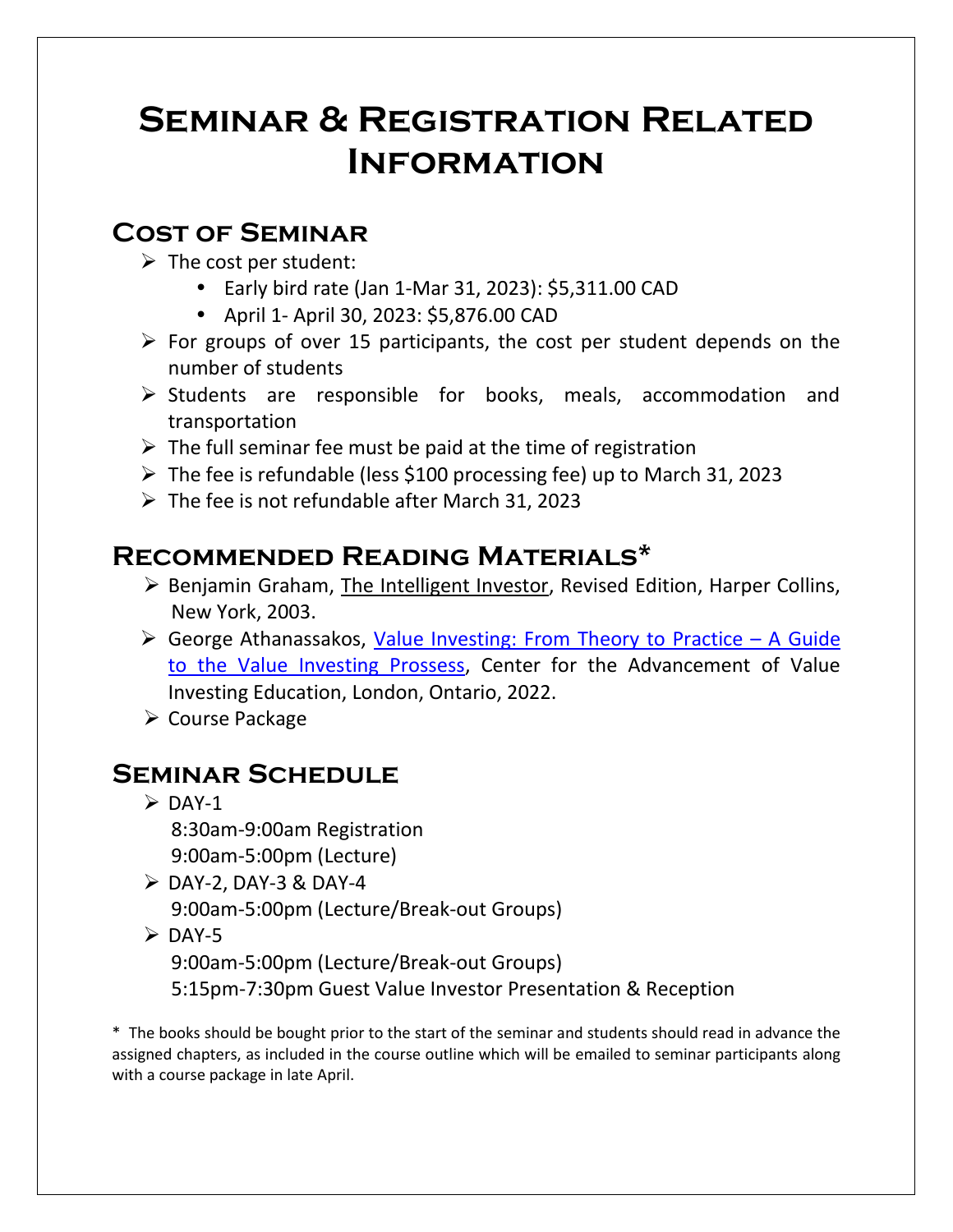## **Seminar Location**

Ted Rogers School of Management (TRS) located at 55 Dundas Street West (Between Bay and Yonge Street on the South Side of the Street, Toronto, Ontario). [Campus Map](http://www.ryerson.ca/maps)

#### **Directions to class**

The seminar will be held in room TRS 3-119. Take the elevator to the 9<sup>th</sup> floor, turn left and follow the corridor to the classroom (signage will be posted).

## **Nearby Accommodation**

**Chelsea Hotel – Toronto** <http://www.chelseatoronto.com/en>

#### **Marriott Downtown at CF Toronto Eaton Centre**

[https://www.marriott.com/hotels/travel/yyzec-marriott-downtown-at-cf](https://www.marriott.com/hotels/travel/yyzec-marriott-downtown-at-cf-toronto-eaton-centre/)[toronto-eaton-centre/](https://www.marriott.com/hotels/travel/yyzec-marriott-downtown-at-cf-toronto-eaton-centre/)

**Ryerson Summer Hotel – Housing & Residence Life Office**  <https://www.ryerson.ca/summer-stay/book>

# **Parking & Transportation**

#### **Eaton Centre Parking Garage**

Entrance off of Bay Street just south of Dundas (above Canadian Tire Store) "paid parking" but very close (connected to TRS building by lobby area).

#### **Ryerson University Parking Garage**

Victoria Street (just north of Dundas, right above TRS bookstore).

#### **Various surface and underground lots in the area**

As this is the downtown core, parking can be expensive. We suggest using the TTC where possible. TRS is right at the Dundas Subway stop (you can get off the stop at Dundas and get to the TRS building without having to go outside).

[The Toronto Transit Commission](http://www3.ttc.ca/)

[Ground transportation to and from Pearson International Airport](https://www.torontopearson.com/Mobile/Generic/GroundTransportation.aspx?flag=arr)